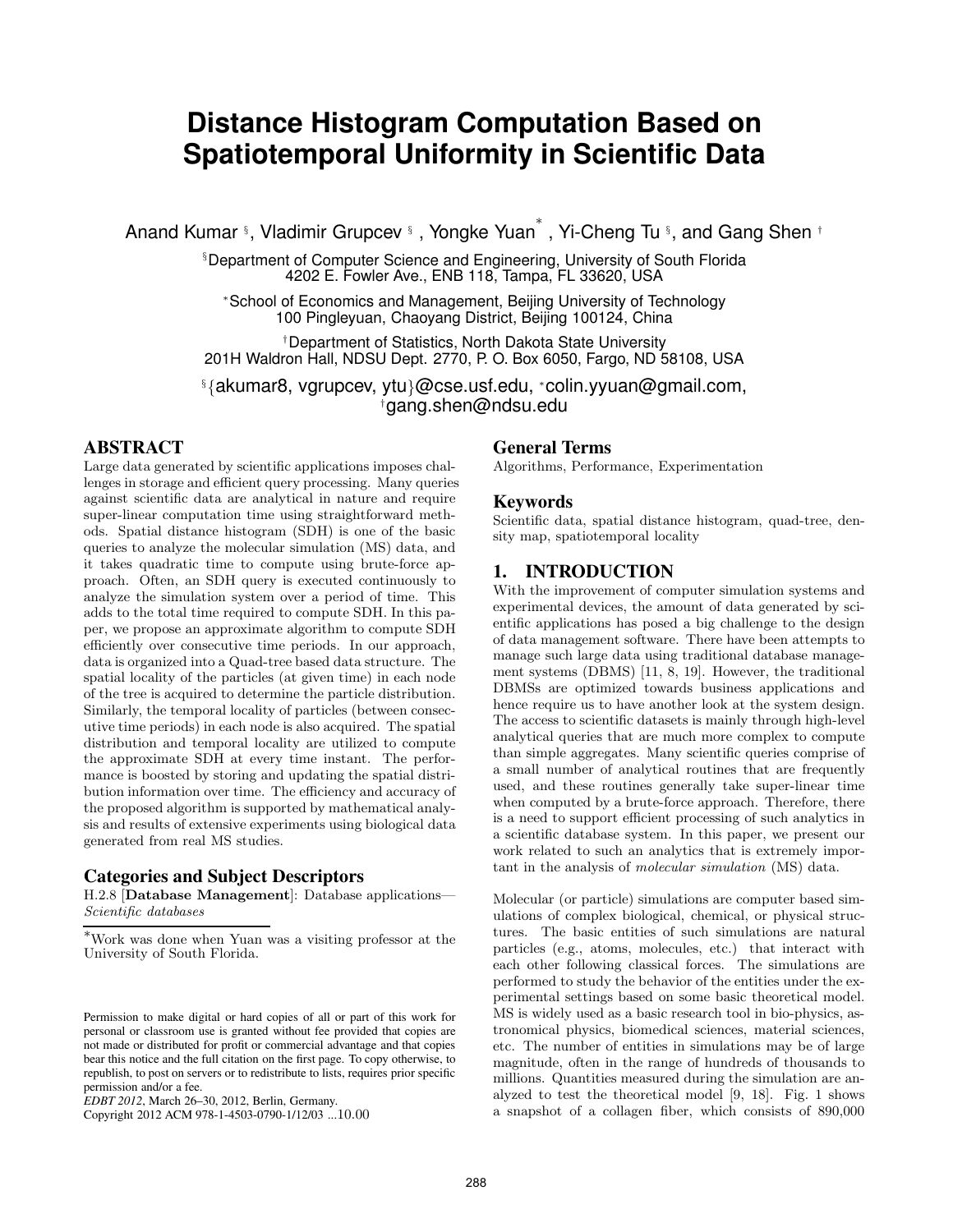atoms. Furthermore, the dataset contains many snapshots (called frames) of the system state captured at different time instants. Every frame contains all particles with their measurements such as spatial coordinates, velocity, forces, charge, and mass. A large number (e.g., tens of thousands) of such frames are stored during a typical simulation process.



Figure 1: A snapshot of simulated collagen fiber structure

MS data analysis, on which scientific discovery heavily depends, involves computing complex quantities that show statistical properties of the data. Many queries involve counting more than one particle as a basic data unit  $-$  a function that involves counting all  $m$ -tuple subsets of the data is called a m-body correlation function. In this paper, we discuss one such analytical query called *spatial distance his*togram (SDH) [25], which is the histogram of distances between all pairs of particles in the system. Being a discrete approximation of the continuous probability distribution of distances named Radial Distribution Function (RDF), the SDH is a very important query in MS databases. It is one of the basic building blocks for a series of critical quantities required to describe the physical systems such as total pressure and energy as summarized in [9].

## 1.1 Problem Statement

The basic problem of SDH computation is defined as follows: Given the coordinates of N points and a user-specified distance w, we are required to compute the number of point-topoint distances that fall into a series of ranges (i.e., buckets) of width w:  $[0, w), [w, 2w), \ldots, [(l-1)w, lw]$ . In other words, the SDH computation gives an ordered list of non-negative integers  $H = (h_1, h_2, \ldots, h_l)$ , where each  $h_i(0 \lt i \leq l)$  is the number of distances that fall into the bucket (distance range)  $[(i - 1)w, iw)$ . As SDH is a basic tool in the validation and analysis of MS systems, its variations over a period of time during the simulation often become critical information. Therefore, we need an efficient technique to compute the SDH not only for a single frame, but also over a large number of consecutive frames.

## 2. COMPARISON TO RELATED WORK

The naive way of computing SDH involves calculating distance between every pair of particles in the system, and putting the distances into appropriate histogram buckets this apparently requires quadratic time. Popular simulation data analysis softwares such as GROMACS [14] still follow the brute-force way to compute SDH. The current stateof-the-art techniques in SDH computation follow the strategy of treating clusters of particles as the basic processing units [25, 10]. Such clusters are often organized into nodes in space-partitioning trees such as kd-trees, as reported in [10]. The key idea in such methods is to process all the particles in a tree node as a whole, rather than building the histogram by processing particle-to-particle distances.

A Density-Map based SDH algorithm (DM-SDH) using a quad-tree data structure is presented in [25]. It is proved that DM-SDH runs at  $\Theta(N^{\frac{3}{2}})$  for 2D data and  $\Theta(N^{\frac{5}{3}})$  for 3D data. The central idea of DM-SDH will be presented later in more details. Even though the DM-SDH is an important cornerstones in tackling the problem of SDH processing, it is still not a practically efficient solution for the following reasons. First, the time complexity analysis [25] of DM-SDH is done taking the data size  $N$  as input under a given bucket width w of the SDH. Second, if we consider the running time as a function of  $w$ , or more conveniently, of the total number of buckets  $l$ , we can easily see that it increases dramatically with l. As a result, in many cases of reasonably small  $w$  values, the actual running time of the algorithm can be even longer than that of the brute-force algorithm [25]! Third, it focuses on computing SDH for a single frame while almost all MS data analysis tasks in the scientific community require SDH computation for many (if not all) consecutive frames. To accomplish such continuous SDH processing in  $F$  frames, we basically have to run the same algorithm  $F$  times, and  $F$  is normally on the order of tens of thousands.

An approximate SDH algorithm (ADM-SDH), whose running time is not dependent on the data size  $N$  (excluding the DM-tree construction time), is also introduced in [25]. However, its time is dependent on a guaranteed error bound and the bucket size w. Similar to DM-SDH, the ADM-SDH can only be applied to a single frame. Hence, the main objective of our work is to design an algorithm to remedy the problems of both DM-SDH and ADM-SDH algorithms while achieving higher efficiency and accuracy.

The SDH problem is often confused with the computation of the force/potential fields in the MS process itself. In the later, the physical properties of a particle in the simulation system are determined by the forces applied to it by all other particles in the system. Various approximate algorithms [3, 12] have been proposed to take advantage of the mathematical features of the formula that defines such forces. Although the problem is similar to SDH in definition and has time complexity of brute-force method, its algorithms provide little insights on how SDH can be efficiently computed. A detailed comparison between force field computation and SDH can be found in [6]. Note that the former is about computation done for simulation of a system while the latter is for system analysis.

The computation of SDH over multiple frames is related to persistent data structures [7]. These allow different versions of the computation results, maintained over time, that are updated for quick query processing. A multi-dimensional persistent tree (or MP-tree) [23] is an extension of such data structure for searching in spatio-temporal data. The location based services (e.g. GIS application) have motivated the need for efficient handling of spatio-temporal data in DBMSs. Building persistent index schemes on complex spatio-temporal data allows time efficient retrieval [17]. A detailed survey by Kaplan [15] presents applications in which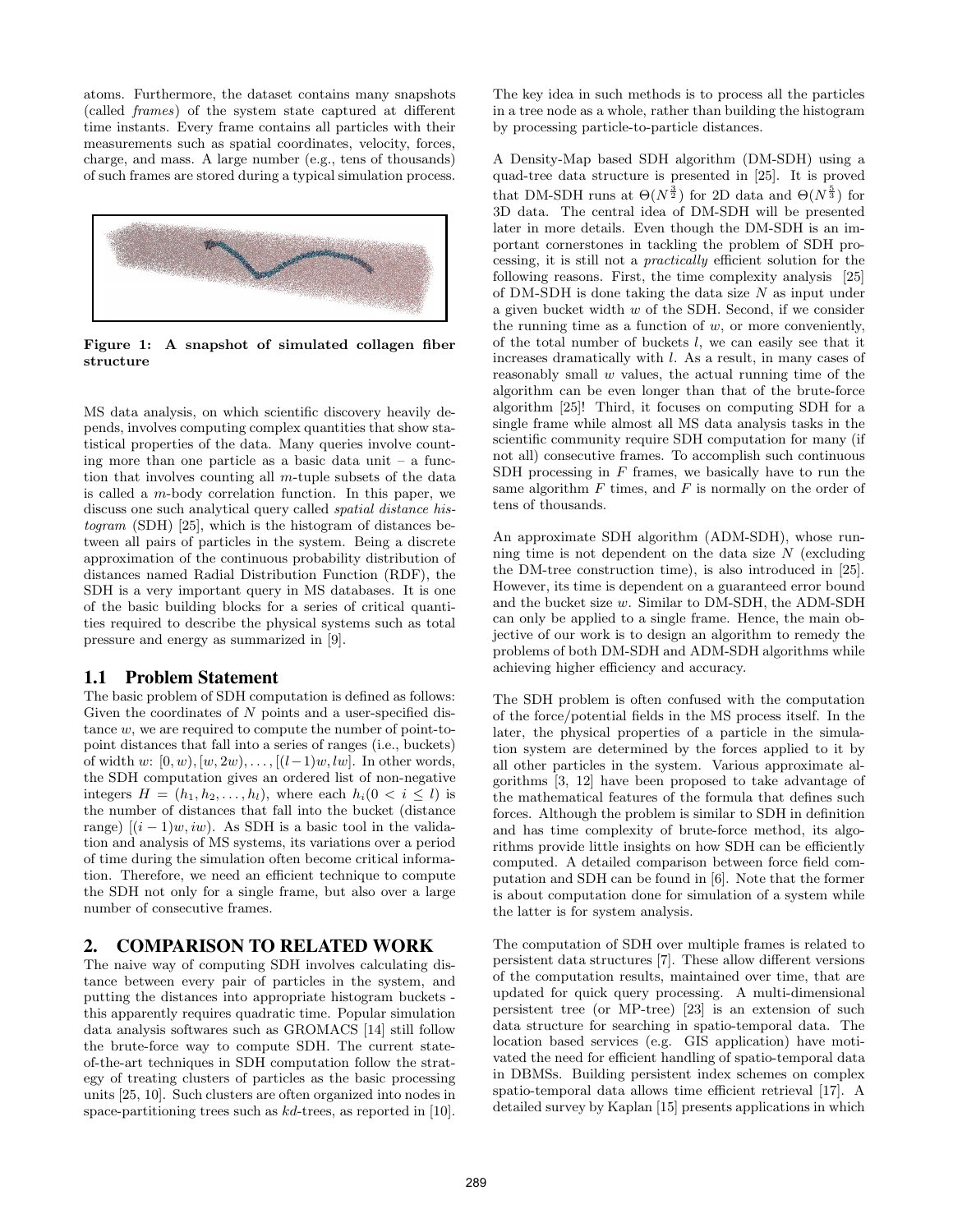persistent data structures play significant role in improving efficiency. These structures are basically designed to address the I/O bottleneck problem. Again, multi-frame SDH computation can hardly take advantage of techniques developed for persistent data structures, since heavy computation has to be performed at each instant, which overshadows the I/O time.

## 3. OVERVIEW AND CONTRIBUTIONS

In this paper, we present the design and evaluation of a practical algorithm for processing SDH of large-scale MS data, to address the issues mentioned in previous section. The main idea is to process a density map of the given data by taking advantage of the two types of uniformity that widely exist in MS data. This saves computational time while achieving high accuracy in query results.

The first type of uniformity is related to the spatial distribution of data points (e.g., atoms) in MS datasets. In short, we found that MS data often consists of spatial regions in the simulation space where the data points are uniformly distributed. It is well known that components of natural systems tend to spread out evenly in space due to the existence of chemical bonds and/or inter-particle forces [1, 2]. As a result, particles are often found to be uniformly distributed in localized regions in the simulation space.<sup>1</sup> For example, the solvent molecules represented by red dots in Fig. 1 are uniformly distributed since a body of water is essentially incompressible. Due to this uniformity, such a region can be treated as a single entity in computing SDH without introducing significant errors. This property is the key in controlling the running time of the algorithm such that it is not affected by the bucket width of SDH. More details of this technique are presented in section 5.1.

The second type of uniformity refers to the significant temporal similarity among neighboring frames. We argue such similarity is actually reflected in the final results of the SDH we obtain for the neighboring frames. Therefore, given two frames  $f_0$  and  $f_1$ , if we know the SDH of  $f_0$ , the SDH of  $f_1$  can be obtained by working on the regions that do not show similarity between the two frames while the regions that are similar can be ignored. To harness such similarities among frames, we design an incremental algorithm that quickly computes SDH of a frame from a base frame whose SDH is obtained using traditional single-frame algorithms. More details on this are presented in section 5.2.

We test a composite algorithm that combines the above ideas on real MS datasets. The results clearly show that the running time of the proposed algorithm is insensitive to the change of SDH bucket width  $w$ , and can be orders of magnitude shorter than that of the ADM-SDH. Furthermore, the accuracy of the algorithm also beats DM-SDH in almost all cases. We believe, we have developed the first practical fast algorithm for processing SDHs, and our success will also open up a new direction in tackling the more general and also difficult problem of multi-body (*m*-body) correlation function computation [21]. In summary, the major contributions of our work are:

- Technique to identify spatial uniformity within a frame
- Technique to identify temporal locality between consecutive frames
- An approximate algorithm to compute the SDH of large number of data frames by utilizing the above properties
- Empirical and analytical evaluation of the algorithm and comparison with existing technique

## 4. BACKGROUND

In this section, we introduce the basic techniques and concepts applied in our work, as they serve as the foundations in this paper. A detailed presentation is available in [25]. A density map is a conceptual data structure that divides the simulation space into a grid of small cells (or regions) of equal size. The region is a cube in 3D and square in 2D.<sup>2</sup> Each cell of the grid is further divided into four equal sized cells to generate a density map of higher resolution. Therefore, we can organize different density maps of the same data using a region quad-tree [20], in which a cell is represented by a tree node and a density map is basically the collection of all nodes on one level of the tree. In every node of the tree, we also record the number of particles in it, and the cell location (i.e., coordinates of corner points). We call such a tree the Density-Map Tree (DM-tree).



Figure 2: Computing minimum (i.e., length of solid lines) and maximum distance (i.e., length of dashed lines) range between two cells

The core of DM-SDH algorithm is a procedure called Re-SOLVETWOCELLS, which takes two cells (e.g.,  $A$  and  $B$  in Fig. 2) from a density map as input. For any two cells, we can compute the minimum and maximum distance between them in constant time. A pair of cells is resolvable if the minimum and maximum distances between them fall into the same SDH bucket  $i$ . If two cells resolve into bucket  $i$ , we simply update the histogram by incrementing the distance count of bucket i by  $n_A n_B$ , where  $n_A$  and  $n_B$  are the number of particles in cell A and B, respectively. If the cells do not resolve, we take one of the following actions:

- (1) Go to the next density map with higher resolution and resolve all children of A with those of B, or
- (2) If it is the leaf-level density map, compute every distance between particles of  $A$  and  $B$  and update the histogram accordingly.

 $^{\rm 1}$  However, it will not make the data system-wise uniform. Otherwise, the SDH computation becomes a trivial task.

 $^2$  We continue our discussions focusing on 2D data to elaborate and illustrate the proposed ideas. The extension of such ideas to 3D space would be straightforward.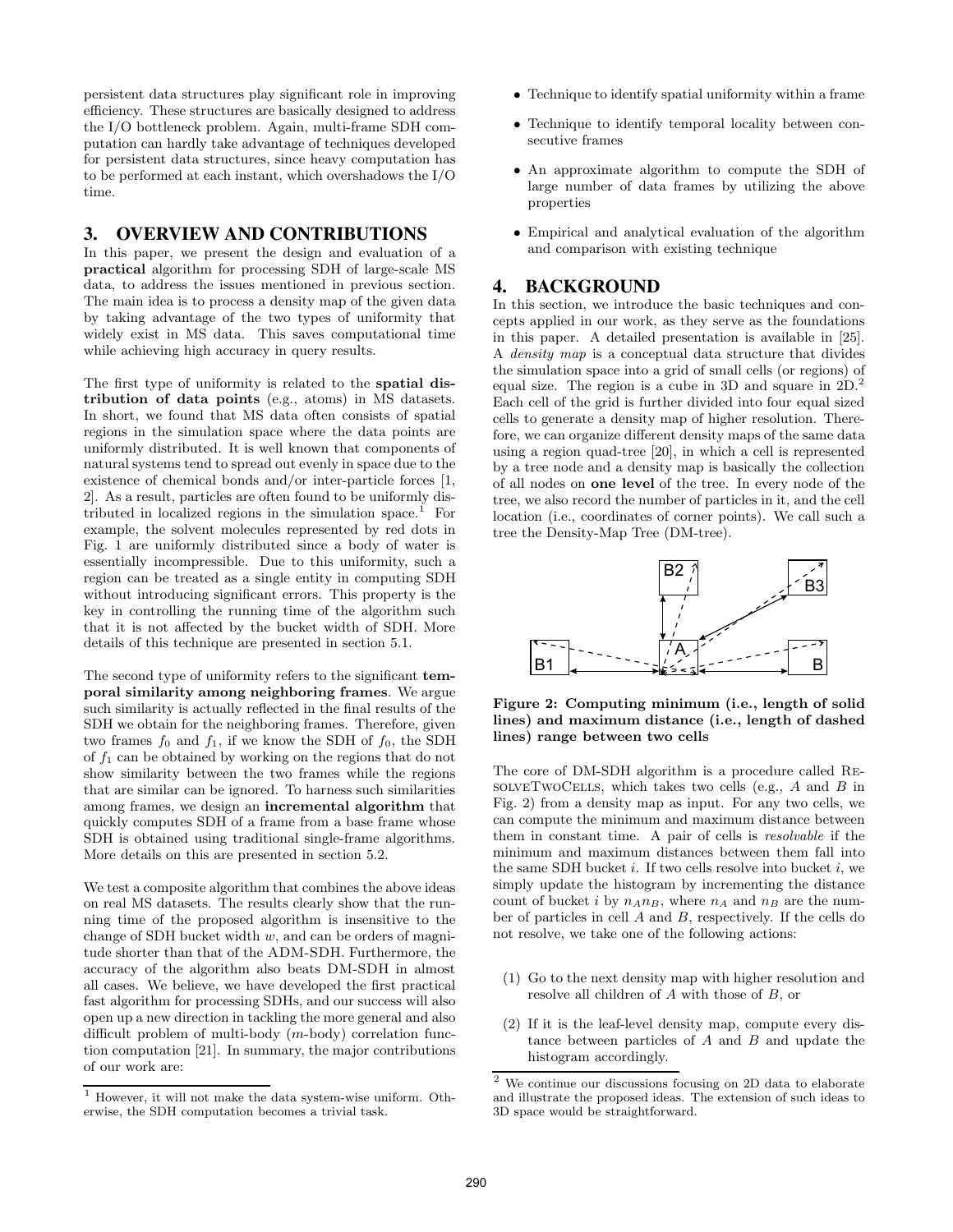The complete SDH is generated by executing the ResolveTwoCells routine for all cell pairs on a given density map  $DM_k$  (the density map in which the cell diagonal length is at most equal to the bucket width  $w$ ). Therefore, the algorithm calls ResolveTwoCells recursively (i.e., action (1) above) till it reaches the lowest level of the tree (i.e., action (2) above). Using a geometric modeling approach, it has been proven that the time complexity of DM-SDH is  $O(N^{\frac{2d-1}{d}})$  [6], where d is the number of dimensions. The more exciting aspect is that DM-SDH can be extended to compute approximate SDH results with time complexity  $I(\frac{1}{\epsilon})^{2d-1}$ , where  $\epsilon$  is an error bound and I is the number of pairs of cells in  $DM_k$ .<sup>3</sup> The idea is to make recursive calls to RESOLVETWOCELLS only for a fixed number  $(m)$  of levels.<sup>4</sup> For cell pairs that are still not resolvable after visiting the  $m$  levels, we use heuristics to greedily distribute distances into relevant SDH buckets. While the ADM-SDH is a fast algorithm with respect to data size  $N$ , its running time is very sensitive to the bucket width  $w$ . Specifically, quantity I increases by a factor of  $2^{2d}$  when  $1/w$  doubles. As the SDH is basically a discrete approximation of a continuous distribution of the distances in the simulation system, more information is lost when  $w$  increases. In practice, scientists prefer a w value that is small enough such that there are a few hundred buckets in the SDH computed. In this paper, we present a fast multi-frame SDH processing algorithm whose behavior is insensitive to both w and N. Our algorithm will utilize the same region quad-tree for data organization as in the DM-SDH and ADM-SDH algorithms.

# 5. SDH COMPUTATION BASED ON SPA-TIOTEMPORAL UNIFORMITY

The DM based algorithms depend heavily on resolving cells to achieve the desired accuracy. Only when we finish visiting m levels of the tree or reach the leaf nodes do we use heuristics to distribute the distances into relevant buckets. That is the main reason for the long running time. Our idea to remedy that problem is to greedily distribute distances between very large regions of the simulation space, even when no pairs of such regions are resolvable. In other words, we use heuristics for distance distribution as early as possible. However, the distribution of distances between two large regions may yield arbitrarily large errors. Therefore, the key challenge is to design a heuristic with high accuracy even under large regions.

## 5.1 Utilizing Spatial Uniformity

Our first idea to address the aforementioned challenge is to take advantage of the spatial distribution of data points in the cells. As illustrated in Fig. 3: two cells have a distance range  $[u, v]$  that overlaps with three SDH buckets (i.e., from bucket i to  $i + 2$ ). A critical observation here is: if we knew the probability distribution function (PDF) of the point-topoint distances between cells A and B, we can effectively distribute the actual number of distances  $n_A n_B$  into the three overlapping SDH buckets. Specifically, the total number of  $n_A n_B$  distances will be assigned to the buckets based on the



Figure 3: Distance range of non-resolvable cells overlaps with more than one bucket of the SDH

probability of a distance falling into each bucket according to the PDF. For the case in Fig. 3, the relevant SDH buckets and the number of distances assigned to them are as follows:

$$
H[i], \qquad n_A n_B \int_u^{iw} g(t) dt \tag{1}
$$

$$
H[i+1], \quad n_A n_B \int_{iw}^{(i+1)w} g(t)dt \tag{2}
$$

$$
H[i+2], \quad n_{A}n_{B} \int_{(i+1)w}^{v} g(t)dt \tag{3}
$$

where  $g$  is the PDF. The biggest advantage of the above approach is that the errors generated in each distance count assignment operation can be very low, and the errors will not be affected by the bucket width  $w$ , as long as the PDF is an accurate description of the underlying distance distribution [5]. Therefore, the main task of the proposed approach is to derive the PDF.

Note that in the work presented in [25], the distances are proportionally distributed into the three buckets based on the overlaps between range  $[u, v]$  and the individual buckets. Such a primitive heuristic, which is named Prop (short for "proportional"), implicitly assumes that the distance distribution is uniform within  $[u, v]$ . However, our experiments show that a typical distance distribution in MS data is far from being uniform. Hence, our proposed solution will naturally introduce less errors than the Prop heuristics adopted by ADM-SDH.

In general, the PDF of interest can be obtained by the spatial distribution of particles in the two relevant cells. The coordinates of any two particles - one from A and the other from B - can be modeled as two random vectors  $\vec{v}_A$  and  $\vec{v}_B$ , respectively. The distance between these two particles can also be modeled as a random variable  $D$ , and we have

$$
D = ||\vec{v}_A - \vec{v}_B||. \tag{4}
$$

Given that, if we know the PDFs of both  $\vec{v}_A$  and  $\vec{v}_B$ , the PDF of D can be derived via one of the following strategies: (1) generation of a closed-form via analyzing the PDFs of  $\vec{v}_A$  and  $\vec{v}_B$  as well as Eq. 4; or (2) Monte Carlo simulations using the PDFs of  $\vec{v}_A$  and  $\vec{v}_B$  as data generation functions. In practice, it is difficult to get a closed-form PDF for D even when the particle spatial distributions follow a simple form.<sup>5</sup> Therefore, we focus on the second technique of running Monte Carlo simulations in this paper.

 $^3$  There is also a  $\mathcal{O}(N\log N)$  cost for building the Quad-tree.

 $^4$  Given the user specified error bound  $\epsilon,$  our analytical model can tell what value of  $m$  to choose [25]. We will study the heuristics for distance distribution in section 5.1.

 $5$  For example, our analytical study (Appendix F in [26]) under the assumption of uniform particle distribution shows that  $D^2$  can only be approximated by a non-central chi-square distribution.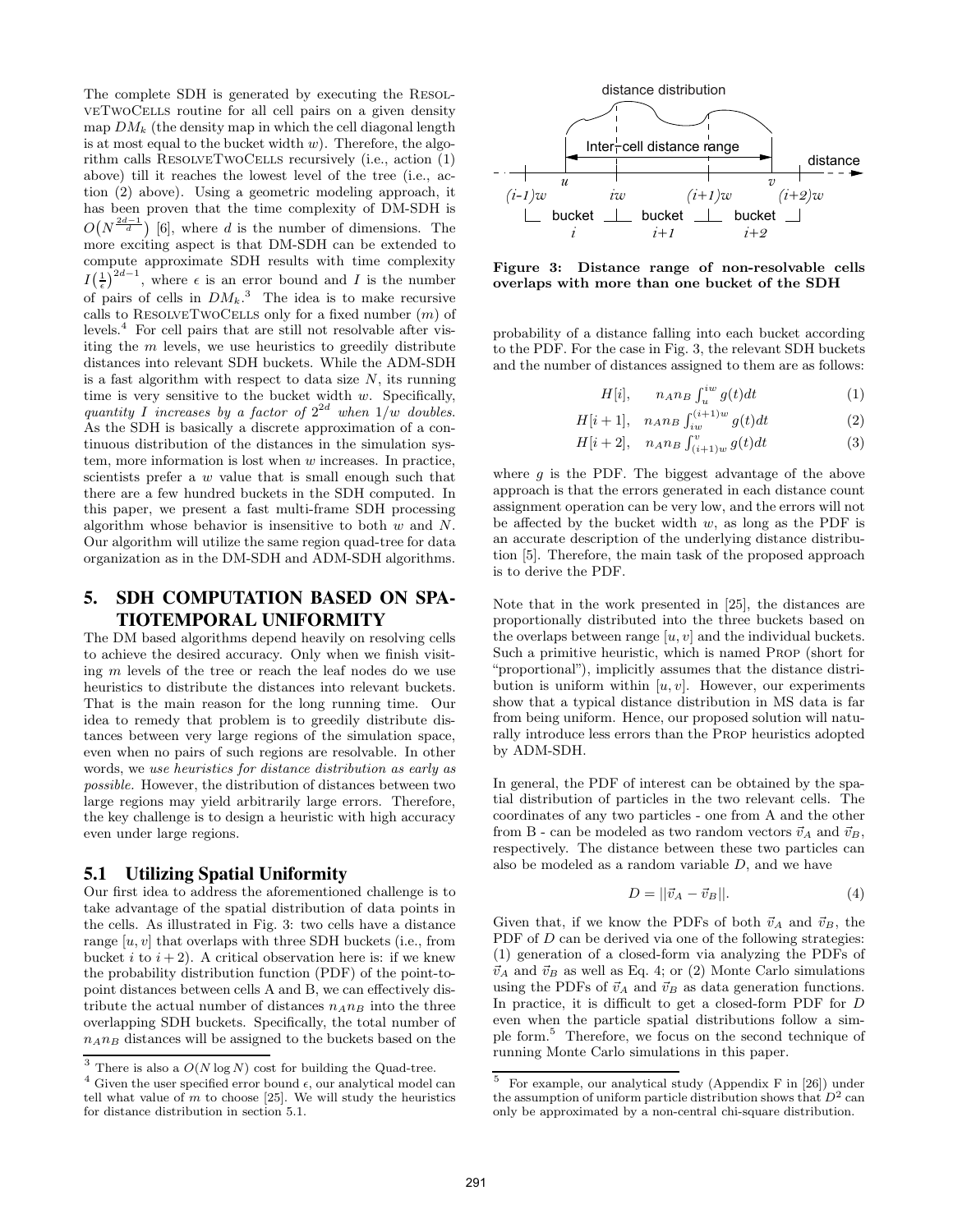Monte Carlo simulations can help us obtain a discrete form of the PDF of the distance distribution, given the PDFs of the particle spatial distributions [18]. One important note here is that the method works no matter what forms the spatial distributions follow. However, to generate the particle spatial distributions, it is infeasible to test the MS dataset for all possible distributions. Instead, we focus on testing if the data follows the most popular distribution in MS - spatial uniform distribution.<sup>6</sup> As discussed in section 3, natural systems often contain localized uniform regions in simulation space. Given that, our proposed algorithm contains the following steps:

- (1) Identifying uniform regions in which particles are uniformly distributed;
- (2) Deriving the distance distribution PDFs between all pairs of uniform regions by Monte Carlo simulations;
- (3) Assigning the actual distance counts in such regions following Eqs.  $1-3$ .

One technical detail skipped is that we also need to assign intra-cell distances (step(2) only handles inter-cell distances) to the first few buckets of the SDH. Details of such operations can be found in Appendix A.

To complete the above algorithm, all pairs of cells containing at least one non-uniform cell, will be processed using the Prop heuristic. Physical study of molecular systems have shown that it is normal to see a small number of large uniform regions covering most of the particles, leaving only a small fraction of particles in non-uniform regions [1, 2]. This is also verified by our experiments using real MS datasets (section 7). This translates into high efficiency of the proposed algorithm. Furthermore, the time complexity of steps (1) and (2) is unrelated to the bucket size  $w$ . The time needed for step  $(3)$  is inversely related to w.

In the remainder of this subsection, we present the main technical details of accomplishing the above steps.

#### *5.1.1 Identification of uniform regions*

The first problem related to this topic is: given a spatial region (represented as a quad-tree node), how do we test if it is a uniform region? We take advantage of the chi-square  $(\chi^2)$  goodness-of-fit test to solve this problem. Here we show how the  $\chi^2$  test is formulated and implemented in our model. A brief introduction to this statistical tool and justification of its applicability to our problem can be found in Appendix III of technical report [16].

DEFINITION 5.1. Given a cell  $Q$  (i.e., a tree node) in the  $DM$ -tree, we say  $Q$  is uniform if its probability value  $p$  in the chi-square goodness-of-fit test against uniform distribution is qreater than a predefined bound  $\alpha$ .

To obtain the p-value of a cell, we first need to compute two values: the  $\chi^2$  value and the degree of freedom  $(df)$  of that particular cell. Suppose cell  $Q$  resides in level  $k$  of the DM-tree (see Fig. 4). We go down the DM-tree from  $Q$  till we reach the leaf level, and define each leaf-level descendant of Q as a separate category. The intuition behind the test here is: Q is uniform if each category contains roughly the same number of particles. The number of such leaf-level descendants of cell  $Q$  is  $4^{t-k}$ , where t is the leaf level number. Therefore, the *df* becomes  $4^{t-k} - 1$ . The observed value,  $O_i$ , of a category  $j$  is the actual particle count in that leaf cell. The expected value,  $E_i$ , of a category is computed as follows:

$$
E_j = \frac{Total \ Particle \ Count \ in \ Cell \ Q}{\# \ of \ leaf \ level \ descendants \ of \ Q} = \frac{n_Q}{4^{t-k}} \tag{5}
$$

Having computed the observed and expected values of all categories related to  $Q$ , we obtain the  $\chi^2$  test score of cell Q through the following equation:

$$
\chi^2 = \sum_{j=1}^{4^{t-k}} \frac{(O_j - E_j)^2}{E_j} \tag{6}
$$

Next, we feed these two values, the  $\chi^2$  and the df, to the  $R$  statistical library [24], which computes the  $p$ -value. We then compare the p-value to a predefined probability bound  $\alpha$  (e.g., 0.05). If  $p > \alpha$ , we mark the cell Q as uniform, otherwise we mark it as non-uniform. Note that the  $\chi^2$  test performs poorly when the particle counts in the cells drop bellow 5 [13]. But, we already had similar constraint in our algorithm while building the DM-tree, essentially making the cells in the leaf level contain more than 4 particles. Hence, we choose leaf level nodes as the categories in the test.



Figure 4: Sub-trees of nodes P and Q with their leaf nodes

To find all the uniform regions, we traverse the DM-tree starting from the root and perform the above  $\chi^2$  test for each node we visit. However, once a node is marked uniform, there is no need to visit its subtree. The pseudo code shown in Fig. 5 represents this idea – to find all uniform regions, we only need to call procedure MarkTree with the root node of the DM-tree as input.

#### *5.1.2 Monte Carlo simulations*

The distribution of distances between a pair of cells, say A and B, can be determined based on their spatial distribution of particles, by running Monte Carlo simulations. Monte Carlo simulation is a way to model a phenomenon

 $6$  Particle spatial distribution is different from the distribution of distances between particles.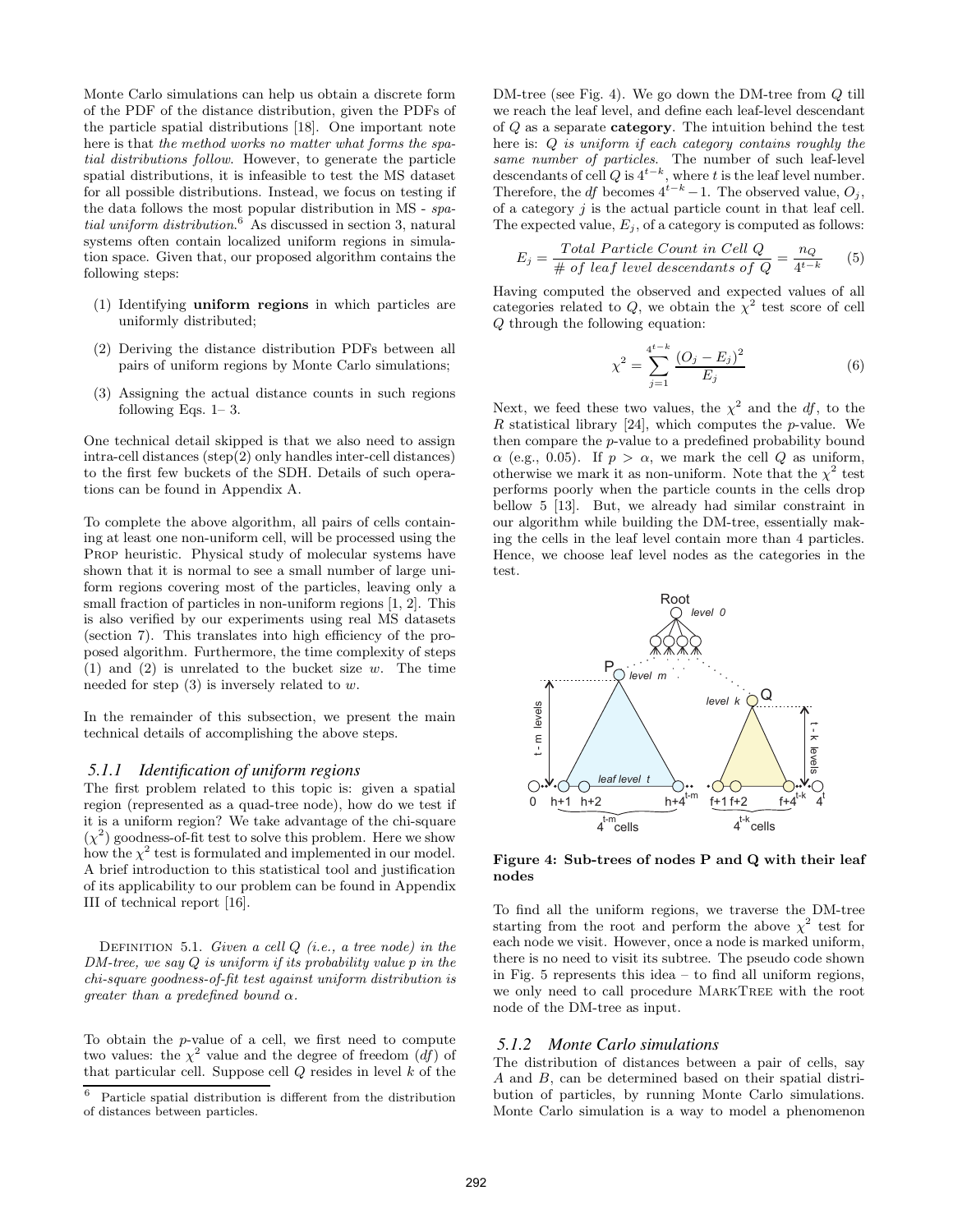Procedure MARKTREE(node  $Q$ , level  $l$ )

```
0 checkUniform(Q, l)
```
- 1 if Q is NOT uniform
- 2 then for each child  $B_i$  of cell  $Q: i := 1 \dots 4$
- 3 MarkTree  $(B_i, l+1)$

Procedure CHECKUNIFORM(node  $Q$ , level  $l$ )

- 0 Go to leftmost leaf level  $(t)$  descendent of  $Q$ 1 **for**  $k = 1$  to  $4^{t-l}$ 2  $\chi^2 := \chi^2 + \frac{(O_k - E_k)^2}{E_k}$  $E_k$ 3 Get  $pval(\chi^2)$  using  $\ddot{R}$  library 4 if  $pval >$  significance value  $\alpha$
- 5 then mark  $Q$  as uniform
- 6 else mark Q as not uniform

#### Figure 5: Marking Uniform Regions

that has inherent uncertainty [18]. If the spatial distributions of particles in  $A$  and  $B$  are known to be uniform, the simulations can be done by sampling (say  $n<sub>s</sub>$ ) points independently at random from uniform distributions within the spatial ranges of A and B. Then, the distance distribution is computed from the points sampled in both cells. A tempo*rary* distance histogram can be built for this purpose. All  $n_s^2$ distances are computed (brute-force method), and put into buckets of the temporary histogram accordingly (e.g., those overlapping with  $[u, v]$  in Fig. 3). The final proportions of each bucket in the temporary histogram will fulfill our needs in step (3) of the algorithm.

Sufficient number of points are needed to get reasonably high accuracy of the SDH generated [5]. The cost of running such simulations can be high if we were to perform one simulation for each pair of uniform regions. This, fortunately, is not the case. First, let us emphasize that the simulations are not related to the number of particles (e.g.,  $n_A$  and  $n_B$ ) in the cells of interest - the purpose is to approximate the PDF of distance distribution. Second, and most importantly, the same simulation can be used for multiple pairs of cells in the same density map, as long as the two cells in such pairs have the same relative position in space. A simple example is shown in Fig. 2: cell pairs  $(A, B)$  and  $(A, B_1)$  will map to the same range  $[u, v]$  and can definitely use the same PDF. A systematic analysis of such sharing is presented in following theorem.

THEOREM 5.2. The number of distinct Monte Carlo simulations performed for pairs of cells in a density map of M cells, is  $O(M)$ .

PROOF. See appendix B.  $\Box$ 

Theorem 5.2 says that, for the possible  $O(M^2)$  pairs of uniform regions on a density map, there are only a linear number of simulations that need to be run. Furthermore, as we will see later (Section 5.2), the same cells exist in all the frames of the dataset, therefore, a simulation run for one

frame can be shared among all frames. Given the above facts, we can create a hash table or lookup table to store the simulation results to be shared among different operations when a PDF is required.

## 5.2 Utilizing Temporal Locality

Another inherent property of the MS is that the particles often exhibit temporal locality, and such temporal property can be utilized to compute the SDH of consecutiv frames even faster. The existence of temporal locality is mainly due to the physical properties of the particles in most of the simulation systems. More specifically, such properties can be observed at the following two levels:

- (1) Particles often interact with each other in groups and move randomly in a very small subregion of the system;
- (2) With particles moving in and out of a cell, the total number of particles in that cell does not change much

We discuss the algorithm in terms of only two frames  $f_0$ and  $f_1$ , although the idea can be extended to an arbitrary number of frames. DM-trees  $T_0$  and  $T_1$  are built for the two frames  $f_0$  and  $f_1$ , respectively. Since the DM-trees are built independently from the data they hold, the number of levels and cells, as well as the dimensions of corresponding cells in both DM-trees will be same. First, an existing algorithm (e.g., DM-SDH or ADM-SDH) is used to compute the SDH  $H_0$  for the base frame  $f_0$ . Then we copy the SDH of frame  $f_0$ to that of  $f_1$ , i.e.,  $H_1 = H_0$ . The idea is to modify the initial value of  $H_1$  to reach its correct form by only processing cells that do not show temporal locality.

Let  $DM_k^0$  and  $DM_k^1$  be the density maps, at level k, in their respective DM-trees  $T_0$  and  $T_1$ . We augment each cell in  $DM_k^1$  with the ratio of particle count of that cell in  $DM_k^1$  to the particle count of the same cell in  $DM_k^0$ . A density map that has such ratios is called a ratio density map (RDM). The next step is to update the histogram  $H_1$  according to the ratios in the RDM. Let  $r_A$  and  $r_B$   $(A \neq B)$  be density ratios of any two cells  $A$  and  $B$  in the RDM. We have two scenarios:

**Case 1:**  $r_A \times r_B = 1$ . In this case, we do not make any changes to  $H_1$ . It indicates that the two cells A and B contributed the same (or similar) distance counts to the corresponding buckets in both histograms  $H_0$  and  $H_1$ .

**Case 2:**  $r_A \times r_B \neq 1$ , indicates that some changes have to be made to  $H_1$ . Specifically, we follow the PROP heuristic, as in ADM-SDH, to proportionally update the buckets that overlap with the distance range  $[u, v]$ . For example, as shown in Fig. 3, consider the distance range  $[u, v]$  overlapping three buckets  $i, i + 1$ , and  $i + 2$ . The buckets and their corresponding count updates are given in Eqs. 7– 9.

$$
H_1[i], \qquad (n_A^1 n_B^1 - n_A^0 n_B^0) \frac{i w - u}{v - u} \tag{7}
$$

$$
H_1[i+1], \qquad (n_A^1 n_B^1 - n_A^0 n_B^0) \frac{w}{v-u} \tag{8}
$$

$$
H_1[i+2], \quad (n_A^1 n_B^1 - n_A^0 n_B^0) \frac{v - (i+1)w}{v - u} \tag{9}
$$

where  $n_A^0$  and  $n_B^0$  are counts of particles in cells A and B, respectively, in density map  $DM_k^0$  of frame  $f_0$ . Similarly,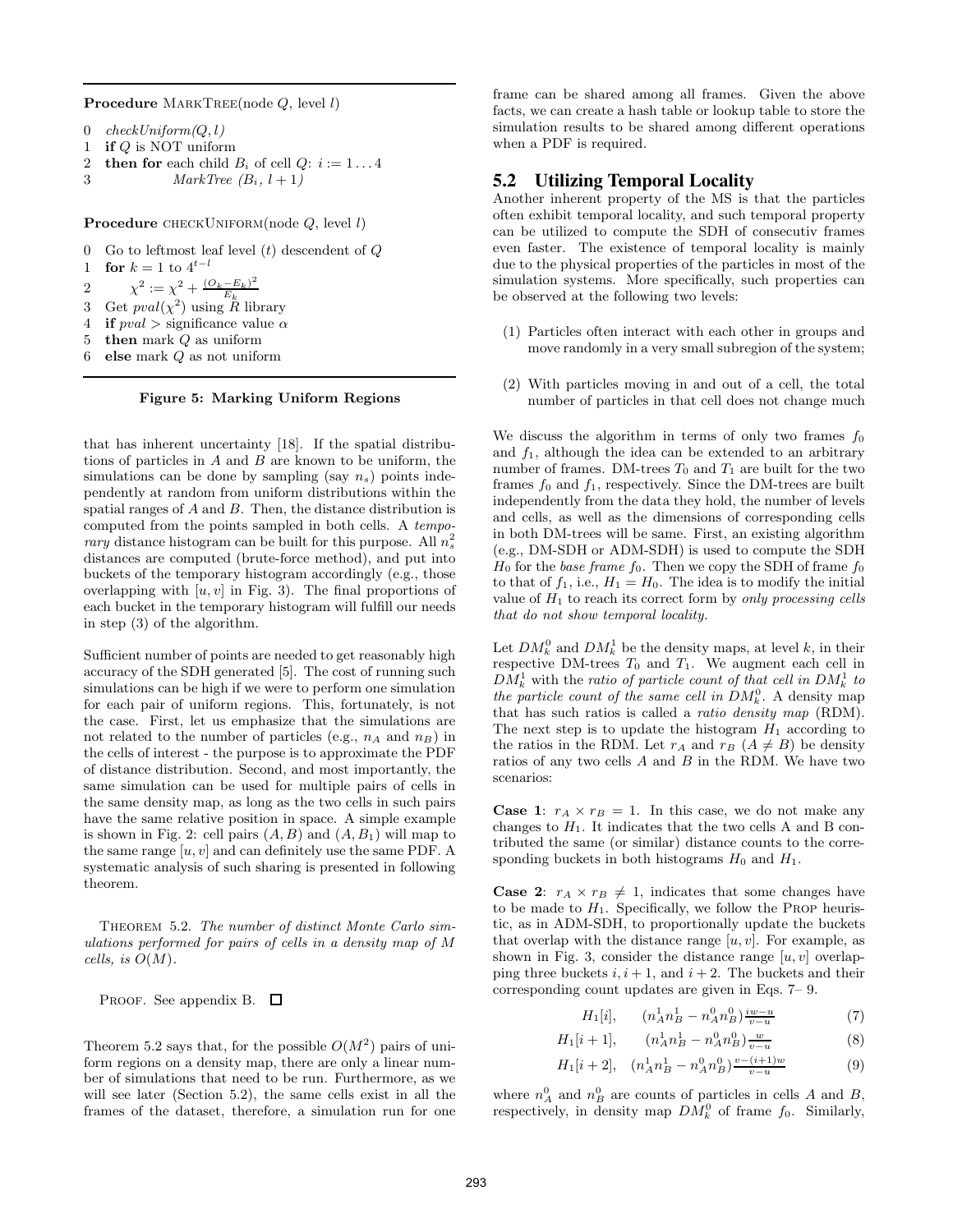

Figure 6: Grouping cells with equal density ratios by sorting the cell ratios in the RDM

 $n_A^1$  and  $n_B^1$  are counts of particles in corresponding cells of density map  $DM_k^1$  in frame  $f_1$ . Note that we have  $n_A^1 =$  $r_A \cdot n_A^0$  and  $n_B^1 = r_B \cdot n_B^0$ . The total number of distances to be updated in the buckets is  $n_A^1 \times n_B^1 - n_A^0 \times n_B^0$ . This actually gives us the number of distances changed between cells A and B of density map  $DM_k$ , going from frame  $f_0$  to frame  $f_1$ .

An efficient implementation of the above idea requires all pairs of cells that satisfy the Case 1 condition to be skipped. In other words, our algorithm should only process the Case 2 pairs, without even checking whether the product of two cells is 1.0 (explained later). The histogram updates can be made efficiently if cells with equal or similar density ratios are grouped together. Our idea here is to store all the ratios in the RDM in a sorted array (Fig. 6). The advantage in sorting is that the sorted list can be used to efficiently find all pairs of cells with ratio product of 1.0. In other words, for any cell D with density ratio  $r_D$ , find the first cell  $E$  and the last cell  $F$  in the sorted list with ratios  $1/r_D$ , using binary search. Then, pair cell D with all other cells except the cells between  $E$  and  $F$  in the sorted list. Fig. 6 shows an example of a cell  $(D_1)$  with ratio  $1.0$  – we mark the first cell  $E_1$  and the last cell  $F_1$  with ratio of 1.0. Then we pair  $D_1$  with rest of the cells in the list. Take another example of cell  $(D_2)$  with ratio 0.2 : we will effectively skip all the cells  $(E_2 \text{ to } F_2)$  with ratio 5.0 (as  $1/0.2 = 5.0$ ), and start pairing  $D_2$  with those cells that do not have ratio 5.0 (to the left of  $E_2$  and right of  $F_2$ ). Again, there are also intra-cell distances to be processed (details in Appendix A).

In practice, a tolerance factor  $\epsilon$  can be introduced to the Case 1 condition such that the cells with ratio product within the range of  $1.0 \pm \epsilon$  are skipped from the computations. While saving more time by allowing more cell pairs untouched, the factor  $\epsilon$  can also introduce extra errors. However, our analysis in Section 6 shows that such errors are negligible.

#### 5.3 Putting Both Ideas Together

The continuous histogram processing is sped up by utilizing both spatial uniformity and temporal locality properties. An overview of the technique is shown in the flow diagram of Fig. 7. The left branch (decision  $A \equiv B$ ) is to compute the intra-cell distances. In the right branch we check the locality property of every pair of cells before checking for uniform distribution of the particles. Any pair that satisfies the locality property is skipped from further computations. The pairs that fail the locality property check are tested for the uniformity property. Based on the results of the check, subsequent steps are taken and the histogram buckets are updated.

The Monte Carlo simulation step introduced in our algorithm is expensive when computing SDH of a sequence of frames. As mentioned in section 5.1, the cost can actually spread over when we are processing a sequence of frames. It is an interesting fact that the tree building process is such that a cell in the DMs of same level in all frames is of same dimensions. Therefore, a simulation done once can be reused in all other frames. Given a pair of cells A and B and their respective distance range  $[u, v]$ , we compute the proportions of distances that map to each bucket covered by  $[u, v]$  through Monte Carlo simulation. For each distinct  $[u, v]$  range, we store such (and only such) proportions of distance distributions in a universal hash table.

For every pair of uniform cells that do not resolve and have distance range  $[u, v]$ , we look into the hash table to get the proportions to distribute the distances into buckets. If an entry is available in the hash table, we use it directly. Otherwise, a new simulation is done and proportions are calculated. This new simulation information is stored in the hash table. The hash table is universal and is used for computing the histogram of all the frames for a given bucket width.



Figure 7: Steps in dealing with two cells of the composite algorithm for computing SDH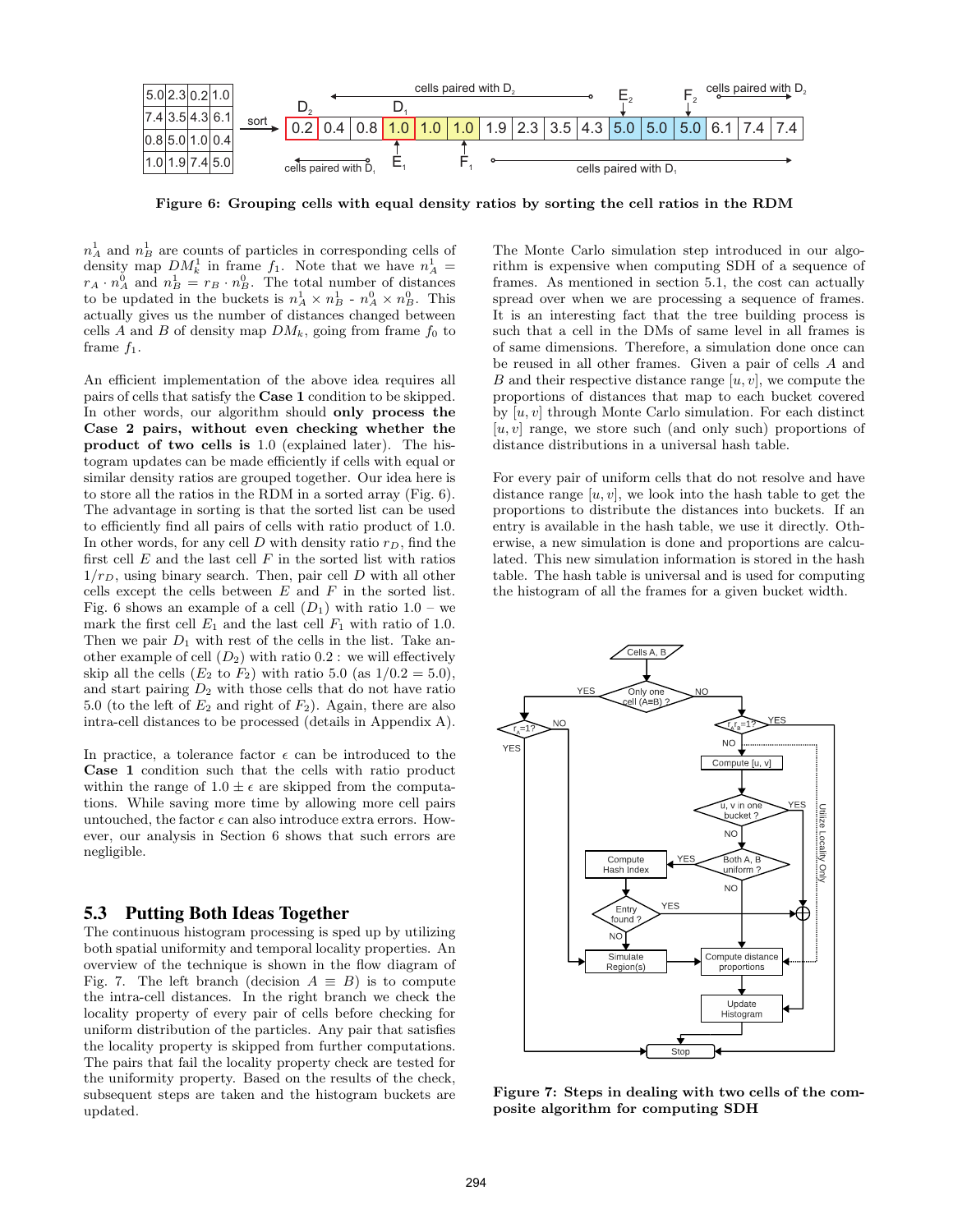To simplify the implementation, one decision we made was to choose a level  $k$  in the DM-tree and process cells on that level only (instead of working on uniform regions on different levels). We need a level that balances both SDH computation time and the error – choosing a level close to the leaves may increase the time, while a level close to the root will introduce higher errors in the SDH. An important feature of our algorithm is that the user can choose a level to run the algorithm according to her tolerance of the errors. Such choices can be made beforehand by analysis as discussed in technical report [16]. Note that all the cells in the DMtree that are uniform are marked before the continuous SDH processing begins.

The proposed technique is completely based on the general temporal and spatial uniformity of the data set. Such cell-wise uniformity is not only observed in MS, but also in many traditional spatiotemporal database applications [22]. Hence, it can be applied to very different data sets such as crowd of people and stars in astronomical studies.

## 6. PERFORMANCE ANALYSIS

The performance (running time and errors) of the proposed techniques is analyzed briefly in this section. More details are explained in technical report [16].

#### 6.1 Time analysis

The running time of the algorithm utilizing only the spatial uniformity property is contributed by the following factors: (a) identifying uniform regions; This can be bound by  $O(N \log N)$ , as the count in each leaf node is used for at most  $O(\log N)$  chi-square tests; (b) distributing distances into buckets; For this, all pairs of cells on a DM need to be processed - in a DM with M cells, the time is  $O(M^2)$ . (c) Monte Carlo simulations that require  $O(MT_s)$  time according to Theorem 5.2. Here  $T_s$  is the time of each individual simulation that can be regarded as a constant, and such cost can be amortized into the large number of frames.

Theoretically, the cost of identifying uniform regions dominates, as the complexity is related to system size N. However, the  $O(M^2)$  time for factor (b) can dwarf it if we choose a DM on the lower levels of the quad tree - M approaches N when the level gets lower.

#### 6.2 Error analysis

Based on the sources, two types of errors are introduced by utilizing the spatial uniformity feature:

- I. error  $(e_u)$  by pairs of cells that are both uniform, and
- II. error  $(e_a)$  by those with at least one non-uniform cell.

Type I error is introduced by: (a) approximation error of Pearson's  $\chi^2$  test statistic [4], which is up to the order of  $O_t^{\frac{df-1}{df}}$ , where df is degree of freedom and  $O_t$  is the number of observations in  $\chi^2$  test. When df is sufficiently large, the error in marking a cell uniform is  $e_u = 1/O_t$ . (b) simulation error, which, according to the Law of Iterated Logarithm (LIL) [4], is up to the order of  $\left(\frac{n_A n_B}{\log \log n_A n_B}\right)^{-1/2}$ , where  $n_A$ and  $n_B$  are the number of points simulated in cells  $A$  and  $B$ , respectively. Considering a scenario where  $n_A$  and  $n_B$  are of the order of  $10^2$ , the simulation error is slightly smaller than the order of  $10^{-2}$ .

It is easy to see that the Type II error is as much as the error achieved by the Prop heuristic. It is hard to get a tight error bound when the distribution of points in a cell is not uniform. We have done intensive qualitative research and found that the error (theoretical) can be loosely bounded by 10% [26]. Of course, this is not a tight bound, and our experimental results (section 7) show that the error is much smaller (less than  $1\%$ ).

#### 6.3 Error/Performance Tradeoff

Given the above analysis, we show our algorithm is tunable in that the user can choose a level of the DM-tree to get a desired error guarantee. Suppose  $p_u$  is the fraction of pairs of cells that are uniform on a given level, the total error  $\xi$ produced by our algorithm based on spatial uniformity is

$$
\xi \le e_u p_u + e_a (1 - p_u) \tag{10}
$$

From the above equation, we can solve  $p_u$  to obtain a guideline on the level of the DM-tree we run the algorithm:

$$
p_u \ge \frac{e_a - \xi}{e_a - e_u} \tag{11}
$$

In other words, a user will choose to work on a DM where the fraction of uniform cells is at least  $\sqrt{p_u}$ , in order to get an error lower than  $\xi$ .

The performance analysis about temporal locality is done in similar way. The details are presented in [16], due to space limitations. In summary, with a negligible loss of accuracy, the application of spatial and temporal uniformity improves the performance significantly.

## 7. EXPERIMENTAL RESULTS

The proposed continuous SDH computation method was implemented in C++ programming language and tested on real MS data sets. The experiments were conducted on an Apple Xserve server with two Intel quad-core processors and 24 GB of physical memory. The Xserve was running OS X 10.6 Snow Leopard operating system. We tested the following algorithms to evaluate the performance of our approach.

- A1: The ADM-SDH algorithm presented by Tu et. al. [25]. This method processes SDH frame by frame; and distributes the distances using Prop exclusively;
- A2: The algorithm utilizing only temporal locality to compute SDH continuously over multiple frames;
- A3: The algorithm utilizing only spatial uniformity to compute SDH frame by frame;
- A4: The algorithm utilizing both temporal locality and spatial uniformity to compute SDH continuously.

The running times of the algorithms on different data sets are measured for comparison, along with the errors introduced due to approximation. The errors are computed by comparing the approximate SDH results with the correct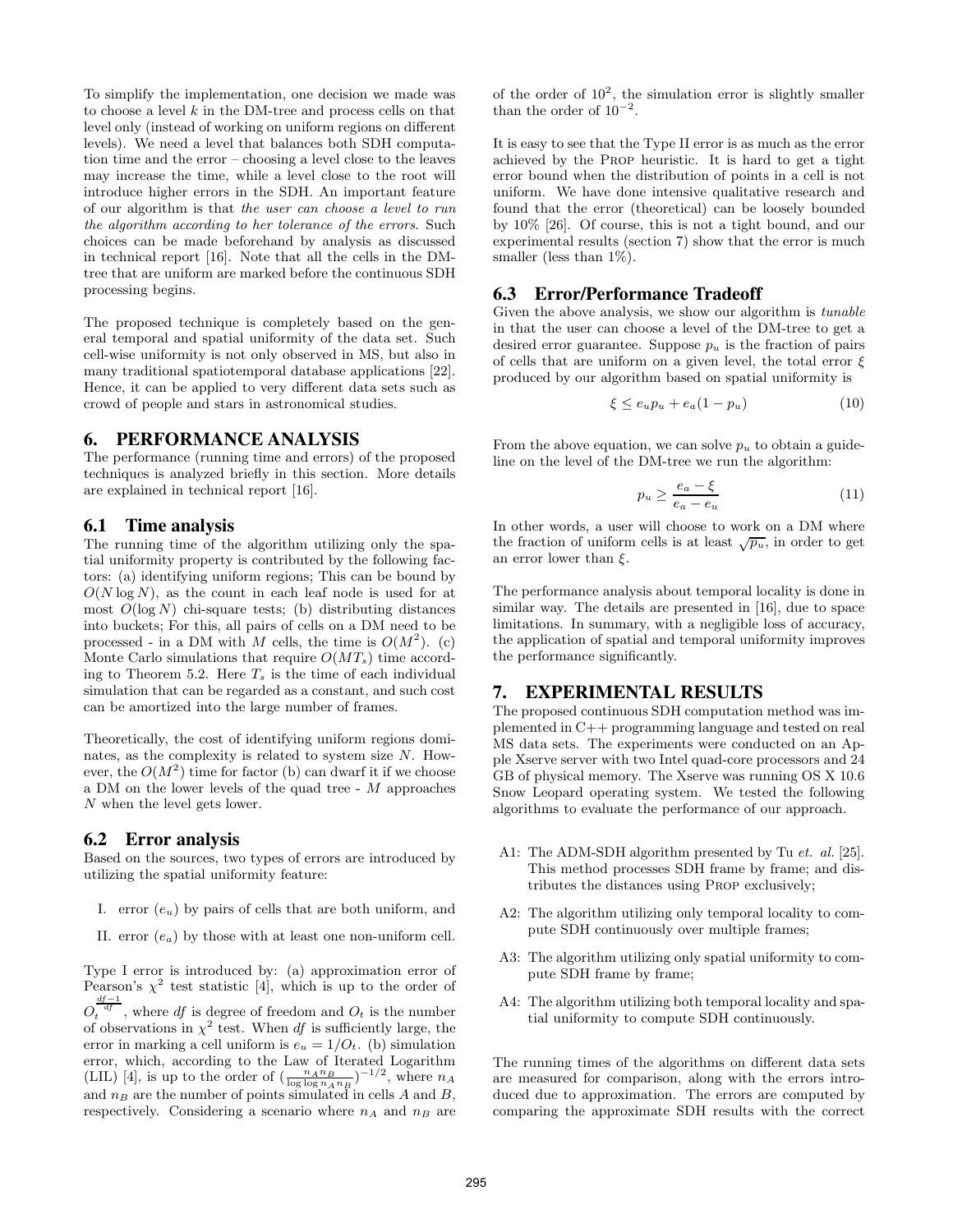SDH of each frame. The error (in percentage) of each frame is calculated as

$$
P_{error} = 100 \times \sum_{i} |H_i - H'_i| / \sum_{i} H_i
$$

where  $H_i$  and  $H'_i$  are the correct and approximate distance counts, respectively, in bucket i of the histogram.



Figure 8: Temporal similarity between two consecutive frames chosen randomly from the dataset of  $890K$  atoms

Data Sets: Two datasets from different simulation systems were used for experiments. The first dataset consists of frames captured from a collagen fiber simulation system. The simulated system is made of 890, 000 atoms and their positions are stored in a total number of 10, 000 frames. The second dataset is collected from a simulation of cross membrane protein system with about 8, 000, 000 atoms and 10, 000 frames. We randomly selected a chunk of about 100 consecutive frames from the first data set and 11 frames from the second dataset for our experiments. The main bottleneck in testing the algorithms is computing the correct histogram of the frames, needed to compute the error. Obtaining correct histogram is basically running the naive or DM-SDH algorithm, which is computationally expensive. Therefore, we could only get the correct histograms of 11 frames from the 8 million data set (by naive approach in about 27 days!).

We observed significant temporal similarity among frames of the dataset. The success of utilizing the temporal similarity property depends on the total fraction of cells that exhibit such property. In fact, the running time of the technique is affected by the number of cell pairs  $(A, B)$  for which  $r_A \times r_B = 1 \pm \epsilon$ . Figs. 8(a) and 8(b) show the density of ratios and ratio products on each level of the DM-tree in two consecutive frames, chosen randomly from the data set of 890, 000 atoms. For all levels we tested, majority of the cells (cell pairs) show ratio (ratio product) that is close to 1.0. The number of cell pairs with ratio product of 1.0 increases as we descend down the tree. Similar trends are observed in the other data set also. This confirmed the great potential of using temporal similarity to save time in SDH processing.

Fig. 9(a) and 9(c) show the running time of all the algorithms for different bucket widths. It can be noted that the running time of A1 can be orders of magnitude longer than our proposed algorithms. The important observation to be made about algorithm A1 is that the running time increases dramatically with the decrease of w (note the logarithmic scale). Method A2 is similar to A1 but, utilizes temporal locality while working on only one level. When the bucket width is small, both methods work on lower tree levels, with small number of atoms in cells. The utilization of locality gives scope to save some running time in A2. Unlike the first two methods, the time spent by methods A3 and A4 does not change much with the change of bucket width w. Note that the average running times presented here have amortized all "start-up" costs including that for running Monte Carlo simulations, spatial uniformity test, and that for computing the SDH for the first frame.

The errors (in percentage) of each method are shown in Fig. 9(b) and 9(d) for different values of w. The errors rendered by A3 and A4 are always lower than those by method A1. However, the errors of A2 are slightly higher than A1 for small bucket widths. The number of distances to be distributed between two cells is very small, as the algorithm works close to leaf level. Therefore, by utilizing the temporal locality property the small errors are added on top of the Prop method applied for other cell pairs. Although method A4 is faster than A3, the price for that is an error rate that is slightly higher. However, it provides a good tradeoff as the improvement of performance is of larger magnitude than the loss of accuracy (note the differences between the lines of A3 and A4). The method A3 stands clear winner for producing the lowest errors. The distance distribution curve computed by Monte Carlo simulations diminishes the error that would have been introduced by heuristically distributing distances as in A1. The errors in method A1 stay low (still equal to or higher than other methods) for smaller bucket widths but goes higher under larger w values. The reason being, proportions for small buckets are almost similar in all the algorithms. Number of distances that are in the range of very small buckets are few and therefore their proportional distribution are not much different. Hence, the error is low. With the increase of bucket width, A1 would end up distributing the distances equally in all the buckets while our methods accurately compute the proportions of distances that should go into each bucket.

Number of simulations: Most of the initial time in computation of the first few frames is spent in performing the simulations to update the hash table entries. In our experiments on the data set of 890, 000 atoms, the number of simulations performed for each frame dropped quickly. In total, 100 frames were processed to compute SDH using algorithm  $A3$ . Fig. 11(a) shows the distribution of simulations performed over 100 frames. We can see that the first frame peaks at 120 simulations. In most of the other frames, no simulations are performed except for few frames for which less than 25 simulations are performed. This clearly states that the hash table utilized in A3 saves running time by reusing the simulations performed in previous frames.

The resolved pairs of cells eliminate direct computation of large number of distances, saving simulation time as well. Fig. 10 shows the number of such distance computations eliminated in SDH processing with different bucket sizes.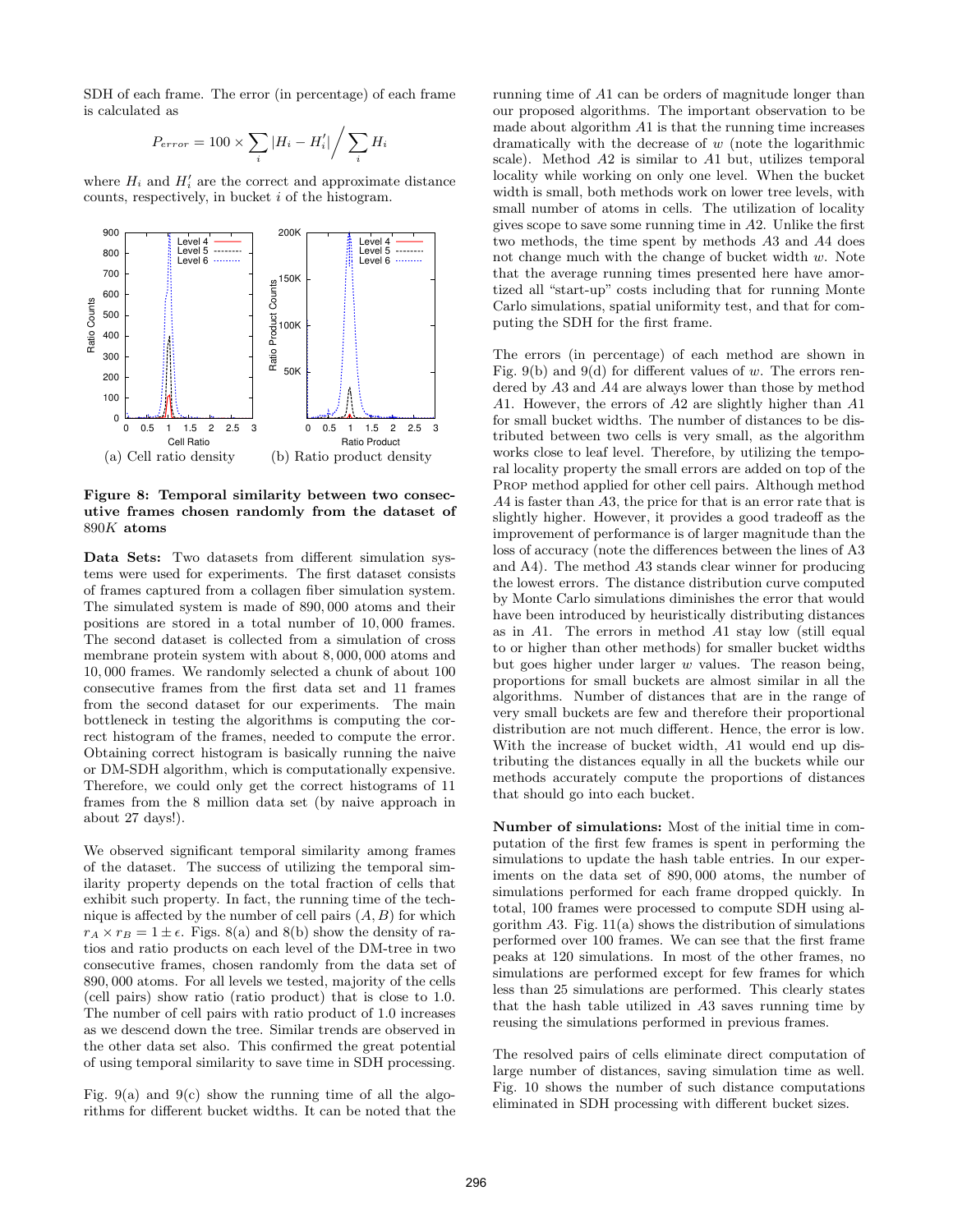

Figure 9: Comparison of running time and percentage error of the algorithms/methods ( $y$ -axis has log scale). (a)–(b) The results from 890,000 atom data set. (c)–(d) Results from 8 million atom data set



Figure 10: Distances resolved in SDH computation. Datasets: D1 - 890K atoms; D2 - 8 million atoms  $(y\text{-axis has }log \text{ scale})$ 

Simulation size: The number of points used in every Monte Carlo simulation does not affect the SDH results, as long as sufficient number of points (i.e., 25) are generated. The error shown in Figure 11(b) does not change for different sizes of simulations performed. Thus, our analysis in section 6 only gives a loose error bound whereas the actual errors are much lower.

One of the algorithms presented here can be chosen based on the performance/error tradeoff criteria. One way to quantify the performance/error tradeoff is the product of time and  $error - an algorithm with lower time-error product (TEP)$ is preferred. We calculated the TEPs of all tested algorithms and found that, among all settings and algorithms, A4 stands clear winner by producing the smallest TEPs under all bucket widths (details are discussed in technical report [16]). In summary, the computation of SDH based on spatial uniformity gives much better performance. The idea of utilizing the temporal locality can be combined with both A1 and A3 to make the computations faster.

#### 8. CONCLUSIONS AND FUTURE WORK

An efficient approximate solution to the spatial distance histogram query is provided in this paper. SDH is one of the very important molecular simulation data analysis queries that is frequently applied to a collection of data frames. We used the point region Quad-tree efficiently to take advantage of the data locality and statistical data distribution

properties. The algorithm presented is practically feasible to analyze data of large number of frames continuously. Its efficiency and accuracy are supported by mathematical analysis and extensive experimental results. As a follow-up work, we are investigating the implementation of our algorithms in modern parallel platforms such as Graphics Processing Units (GPU). An immediate work of interest is to extend our algorithm to spatial particle distributions other than the uniform pattern. Another important direction of research would be to study the feasibility of utilizing spatiotemporal uniformity properties for the computation of general  $m$ -body correlation functions in scientific databases.

#### Acknowledgments

The authors would like to thank Dr. Sagar Pandit in the Department of Physics at the University of South Florida for discussions on spatial distance histogram computation and, in general, multi-body correlation functions. The project described was supported by Award R01GM086707 from the National Institute of General Medical Sciences (NIGMS) at the National Institutes of Health (NIH), USA. The content is solely the responsibility of the authors and does not necessarily represent the official views of NIGMS or NIH.

### 9. REFERENCES

- [1] M. Allen. Introduction to Molecular Dynamics Simulation, volume 23. John von Neumann Institute of Computing, NIC Seris, 2003.
- [2] Andrey Omeltchenko et. al. Scalable I/O of large-scale molecular dynamics simulations: A data-compression algorithm. Computer physics communications, 131(1–2):78–85, 2000.
- [3] J. Barnes and P. Hut. A Hierarchical O(N log N) Force-Calculation Algo. Nature, 324(4):446–449, 1986.
- [4] R. N. Bhattacharya and N. H. Chan. Comparisons of chisquares, edgeworth expansions and bootstrap approximations to the distribution of the frequency chisquare. Indian J. of Statistics, 58(1):57–68, 1996.
- [5] L. Breiman. Probability (Classics in Applied Mathematics). Society for Industrial and Applied Mathematics, 1992.
- [6] S. Chen, Y.-C. Tu, and Y. Xia. Performance analysis of a dual-tree algorithm for computing spatial distance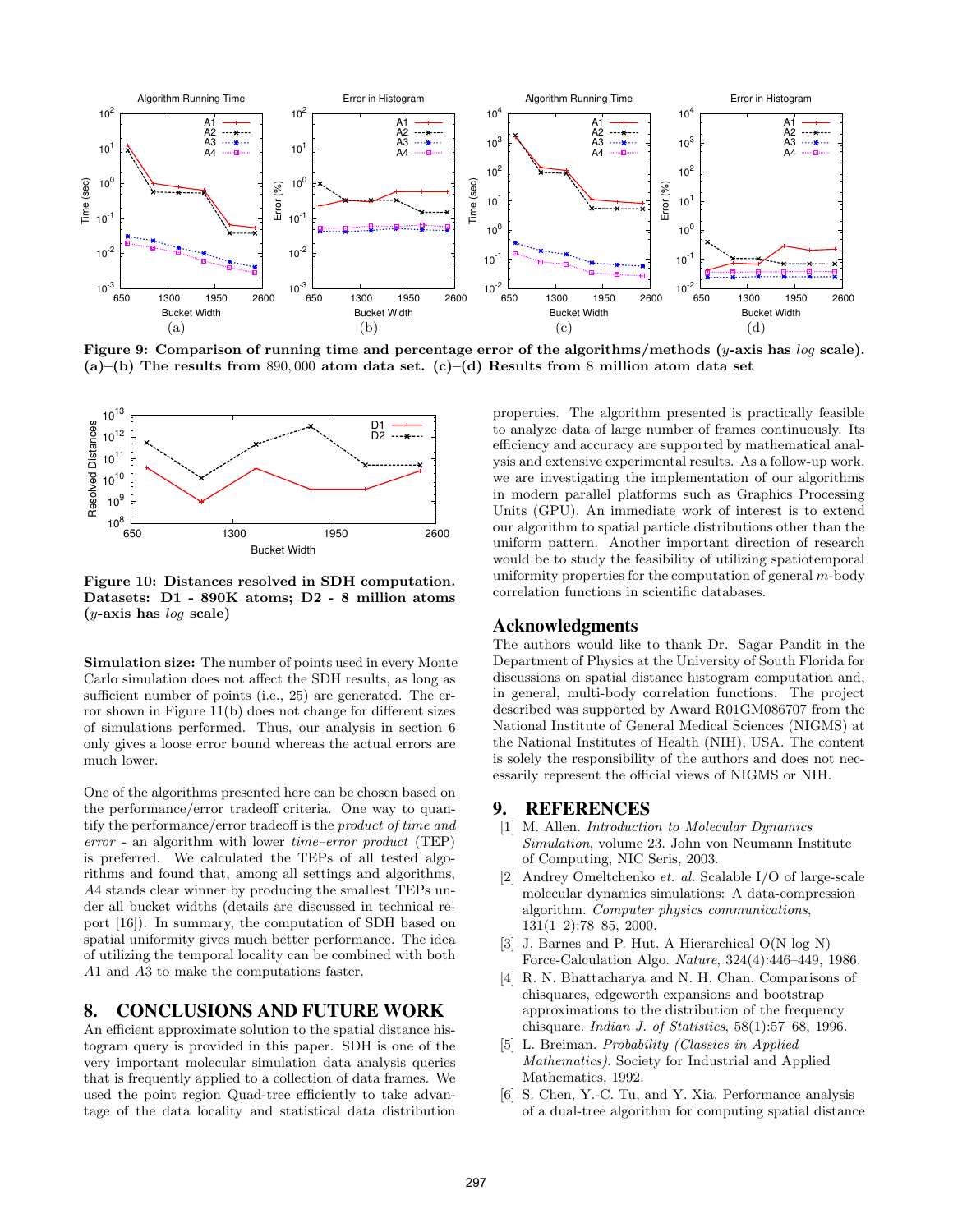

Figure 11: (a) Number of simulations performed per frame to process 100 frames together (b) Effect of simulation size on SDH error

histograms. The VLDB Journal, 20, 2011.

- [7] P. Dietz and R. Raman. Persistence, amortization and randomization. In Proc. of the ACM-SIAM symposium on Discrete algorithms, pages 78–88, 1991.
- [8] M. Eltabakh, M. Ouzzani, and W. Aref. BDBMS: A Database management system for biological data. In CIDR, pages 196–206, 2007.
- [9] D. Frenkel and B. Smit. Understanding Molecular Simulation: From Algorithms to Applications, volume 1. Academic Press, Inc., 2nd edition, 2001.
- [10] A. G. Gray and A. W. Moore. N-body problems in statistical learning. In Advances in Neural Info. Processing Systems, pages 521–527, 2001.
- [11] J. Gray, D. T. Liu, M. Nieto-Santisteban, A. Szalay, D. J. DeWitt, and G. Heber. Scientific data management in the coming decade. In SIGMOD Record, 34:34–41, 2005.
- [12] L. Greengard and V. Rokhlin. A Fast Algorithm for Particle Simulations . Journal of Computational Physics, 135(12):280–292, 1987.
- [13] P. Greenwood and M. Nikulin. A Guide to Chi-Squared Testing. Wiley-Interscience, 1st edition, 1996.
- [14] B. Hess, C. Kutzner, D. van der Spoel, and E. Lindahl. GROMACS 4: Algorithms for Highly Efficient, Load-Balanced, and Scalable Molecular Simulation. Journal of Chemical Theory and Computation, 4(3):435–447, March 2008.
- [15] H. Kaplan. Persistent data structures. In Handbook on Data Structures and Applications, pages 1–27. CRC Press, 2001.
- [16] A. Kumar, V. Grupcev, Y. Yuan, Y.-C. Tu, and G. Shen. Distance Histogram Computation Based on Spatiotemporal Uniformity in Scientific Data. Technical Report CSE/11-053, URL: http://www.cse.usf.edu/˜ytu/pub/tech11-053.pdf, CSE Dept., Univ. of South Florida, USA., 2011.
- [17] G. Lagogiannis, N. Lorentzos, S. Sioutas, and E. Theodoridis. A time efficient indexing scheme for complex spatiotemporal retrieval. ACM SIGMOD Record, 38:11–16, 2010.
- [18] D. Landau and K. Binder. A Guide to Monte Carlo Simulations in Statistical Physics. Cambridge University Press, 2005.
- [19] M. H. Ng et. al. In BioSimGrid: grid-enabled biomolecular simulation data storage and analysis. Future Gen. Comput. Syst., 22:657–664, 2006.
- [20] J. A. Orenstein. Multidimensional tries used for

associative searching. Information Processing Letters, 14(4):150–157, 1982.

- [21] I. Szapudi. Introduction to Higher Order Spatial Statistics in Cosmology, volume 665. Lecture Notes in Physics, Springer Verlag, 2009.
- [22] Y. Tao, J. Sun, and D. Papadias. Analysis of predictive spatio-temporal queries. ACM Trans. Database Syst., 28(4):295–336, 2003.
- [23] Teruhiko Teraoka et. al. The MP-tree: A data structure for spatio-temporal data. In Proceedings of the Phoenix Conference on Computers and Communications, pages 326–333, 1995.
- [24] The R Development Core Team. R Reference Manual: Base Package, volume 1. Network Theory Ltd., 2003.
- [25] Y.-C. Tu, S. Chen, and S. Pandit. Computing distance histograms efficiently in scientific databases. In ICDE, pages 796–807, 2009.
- [26] Y. Yuan, V. Grupcev, Y.-C. Tu, S. Chen, S. Pandit, and M. Weng. On Fast Algorithms for Computing Spatial Distance Histograms (SDH). Technical Report CSE/11-052, URL: http://www.cse.usf.edu/˜ytu/pub/tech11-052.pdf, CSE Dept., Univ. of South Florida, USA., 2011.

# APPENDIX

#### A. HANDLING INTRA-CELL DISTANCES

Given a cell  $A$  with diagonal length of  $q$ , the distances between two particles within A fall into the range  $[0, q]$ . We also assume this range overlaps over buckets 0 to i.

Spatial uniformity based algorithm: We run a simulation by sampling from a single uniform region with dimensions equal to those of cell A. This will generate a distance distribution that spans over buckets 0 to i. We follow the same idea shown in Eqs. 1-3 to assign the distance counts of cell A into the buckets:

$$
H[0], \qquad \left(\frac{n_A^1(n_A^1-1)}{2}\right) \int_0^w g(t)dt
$$

$$
H[1], \qquad \left(\frac{n_A^1(n_A^1-1)}{2}\right) \int_w^{2w} g(t)dt
$$

$$
\dots
$$

$$
H[i], \quad \left(\frac{n_A^1(n_A^1-1)}{2}\right) \int_{(i-1)w}^q g(t)dt
$$

Temporal locality based algorithm: Each individual cell of the RDM with  $r_i \neq 1$  is used to update the counts.